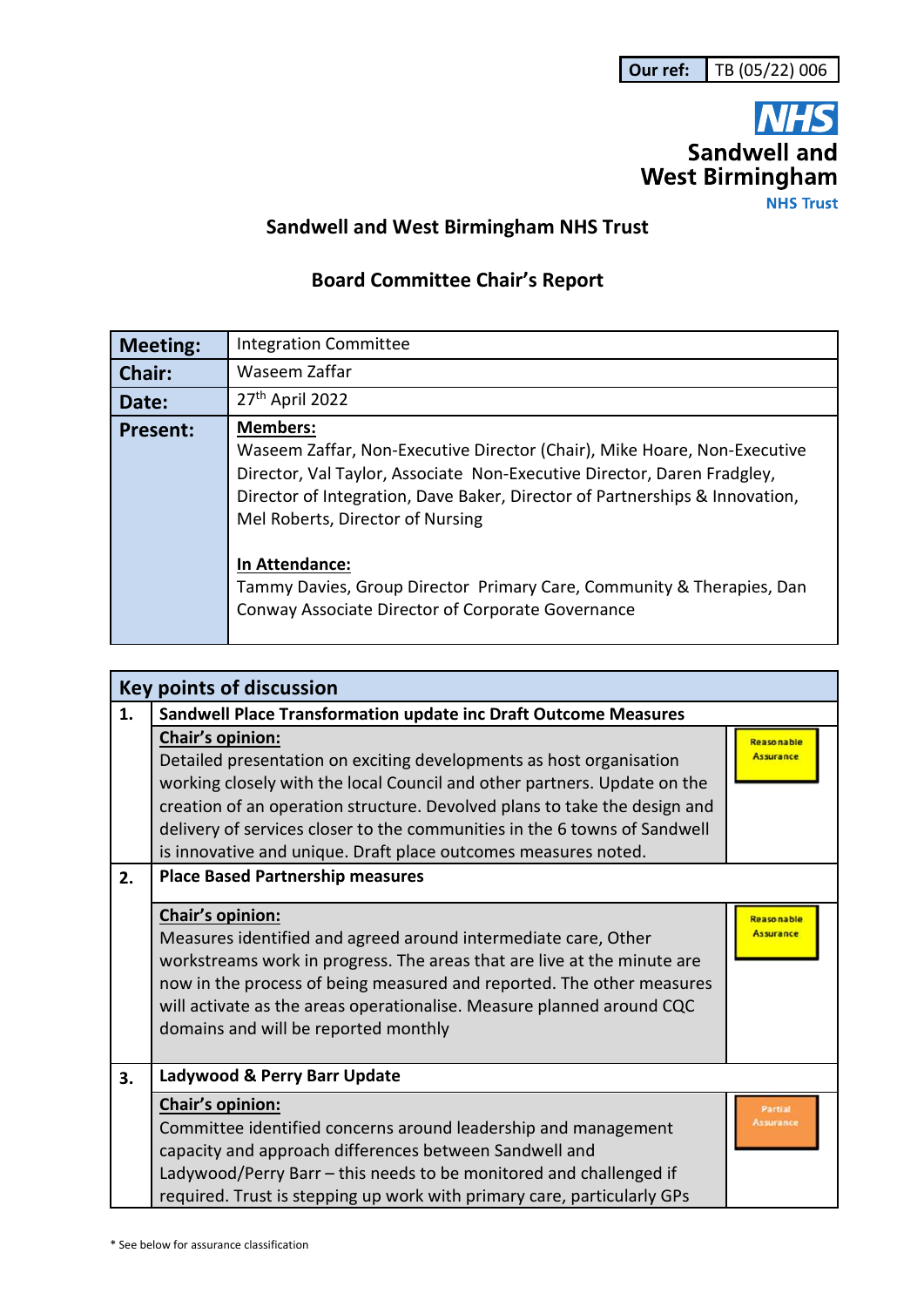|                                                                                                                                                                                | over the coming months. Detailed paper and strategy to be presented at<br>the next committee for scrutiny and challenge. Concerns raised about the<br>inequality in approach in various areas of BSOL - we need to act and<br>speak up for our patients in Ladywood/Perry Barr if required.                                                                                                                                                  |                                       |  |  |  |
|--------------------------------------------------------------------------------------------------------------------------------------------------------------------------------|----------------------------------------------------------------------------------------------------------------------------------------------------------------------------------------------------------------------------------------------------------------------------------------------------------------------------------------------------------------------------------------------------------------------------------------------|---------------------------------------|--|--|--|
| 4.                                                                                                                                                                             | Development strategy proposal                                                                                                                                                                                                                                                                                                                                                                                                                |                                       |  |  |  |
|                                                                                                                                                                                | Chair's opinion:<br>The Smethwick to West Birmingham strategy is now policy across both<br>local authorities - recognition that our Trust initiated this and has driven<br>this agenda. However, moving forward we need WMCA/BCC/SMBC to<br>step up as the trust cannot continue resourcing this. Work with Igloo will<br>be vital moving forward particularly the workshop of senior leaders from<br>a number of organisations in May/June. | <b>Reasonable</b><br><b>Assurance</b> |  |  |  |
|                                                                                                                                                                                | <b>Positive highlights of note</b>                                                                                                                                                                                                                                                                                                                                                                                                           |                                       |  |  |  |
| <b>Exciting localised plans for Sandwell</b><br>$\bullet$                                                                                                                      |                                                                                                                                                                                                                                                                                                                                                                                                                                              |                                       |  |  |  |
|                                                                                                                                                                                | BCC and SMBC adopting policy positions for regeneration in Smethwick to West<br><b>Birmingham</b>                                                                                                                                                                                                                                                                                                                                            |                                       |  |  |  |
| Matters of concern or key risks to escalate to the Board                                                                                                                       |                                                                                                                                                                                                                                                                                                                                                                                                                                              |                                       |  |  |  |
| Leadership/Management inequality between place based work in Birmingham<br>compared to Sandwell<br>Need WMCA/BCC/SMBC to step up and take leadership role on regeneration work |                                                                                                                                                                                                                                                                                                                                                                                                                                              |                                       |  |  |  |
|                                                                                                                                                                                | <b>Matters presented for information or noting:</b>                                                                                                                                                                                                                                                                                                                                                                                          |                                       |  |  |  |
|                                                                                                                                                                                |                                                                                                                                                                                                                                                                                                                                                                                                                                              |                                       |  |  |  |
| <b>Decisions made:</b>                                                                                                                                                         |                                                                                                                                                                                                                                                                                                                                                                                                                                              |                                       |  |  |  |
|                                                                                                                                                                                |                                                                                                                                                                                                                                                                                                                                                                                                                                              |                                       |  |  |  |
| <b>Actions agreed:</b>                                                                                                                                                         |                                                                                                                                                                                                                                                                                                                                                                                                                                              |                                       |  |  |  |
|                                                                                                                                                                                |                                                                                                                                                                                                                                                                                                                                                                                                                                              |                                       |  |  |  |